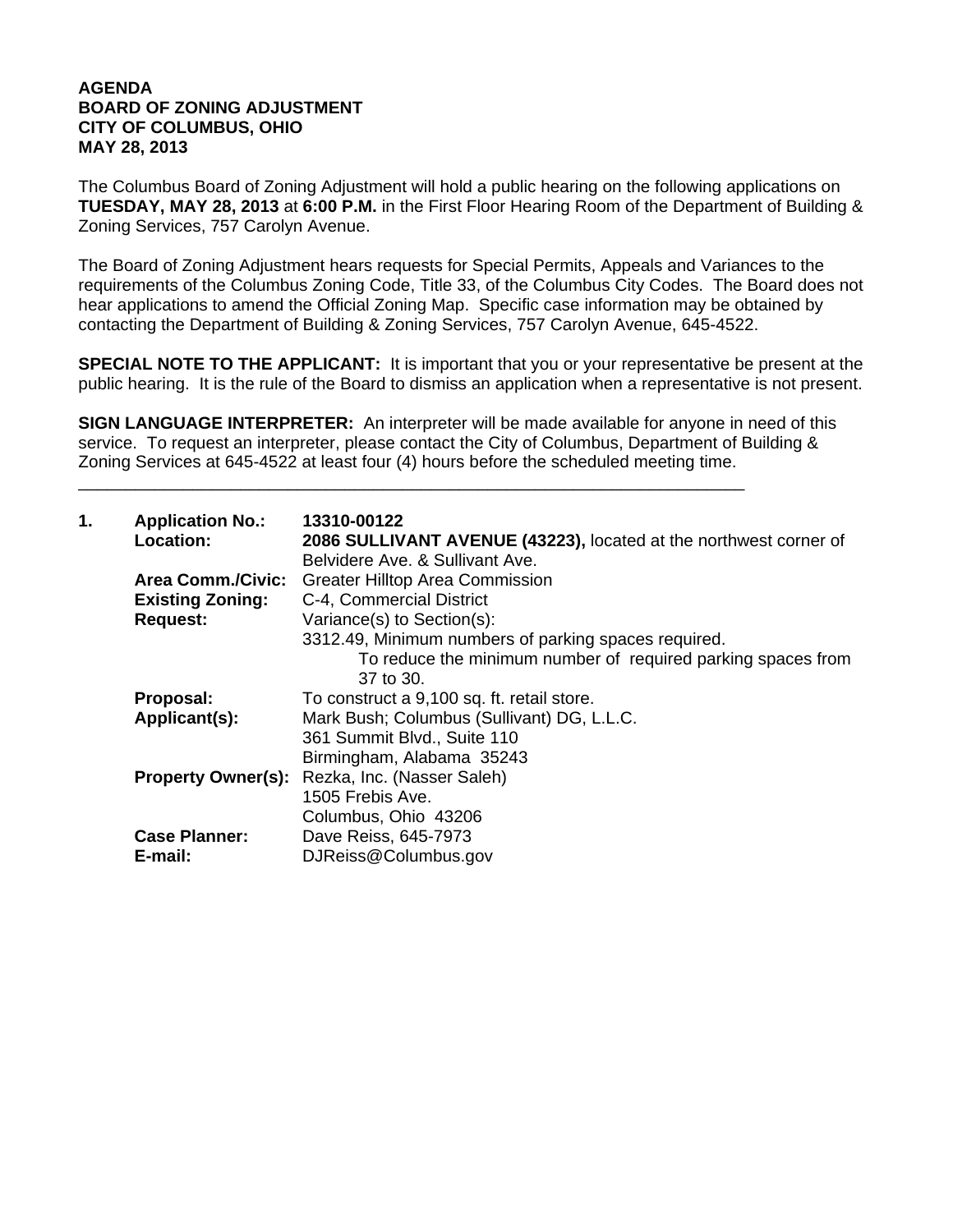| 2. | <b>Application No.:</b><br><b>Location:</b> | 13310-00151<br>3849 MAIZE ROAD (43224), located at the southwest corner of Norris Dr.<br>& Maize Rd.                |
|----|---------------------------------------------|---------------------------------------------------------------------------------------------------------------------|
|    | <b>Area Comm./Civic:</b>                    | North Linden Area Commission                                                                                        |
|    | <b>Existing Zoning:</b>                     | <b>SR, Suburban Residential District</b>                                                                            |
|    | <b>Request:</b>                             | Variances(s) to Section(s):                                                                                         |
|    |                                             | 3312.13, Driveway.                                                                                                  |
|    |                                             | To allow a driveway extension to not serve as a corridor between                                                    |
|    |                                             | the right-of-way to a garage or off-street parking space.                                                           |
|    |                                             | 3321.07, Landscaping.                                                                                               |
|    |                                             | To allow the lot area between the required building line and the<br>street line to be paved.                        |
|    | Proposal:                                   | To allow a 12 ft. by 19 ft. driveway extension to serve as a turn-around<br>which does not lead to a parking space. |
|    | Applicant(s):                               | Darlene A. Kura                                                                                                     |
|    |                                             | 3849 Maize Rd.                                                                                                      |
|    |                                             | Columbus, Ohio 43224                                                                                                |
|    | <b>Property Owner(s):</b>                   | Same as applicant.                                                                                                  |
|    | <b>Case Planner:</b>                        | Dave Reiss, 645-7973                                                                                                |
|    | E-mail:                                     | DJReiss@Columbus.gov                                                                                                |

| 3. | <b>Application No.:</b>             | 13311-00157                                                          |
|----|-------------------------------------|----------------------------------------------------------------------|
|    | <b>Location:</b>                    | 3039 FAIRWOOD AVE. (43207), located on the west side of Fairwood     |
|    |                                     | Avenue, approximately 650 south of Watkins Road.                     |
|    | <b>Area Comm./Civic:</b>            | Far South Columbus Area Commission                                   |
|    | <b>Existing Zoning:</b>             | R-2, Residential District                                            |
|    | <b>Request:</b>                     | Special Permit(s) to Section(s):                                     |
|    |                                     | 3307.06, Special permits.                                            |
|    |                                     | To allow the reconfiguration and expansion of nonconforming          |
|    |                                     | buildings.                                                           |
|    | Proposal:                           | To raze and rebuild existing non-conforming structures.              |
|    | Applicant(s):                       | Columbia Gas Transmission Corp., LLC. And Columbia Gas of Ohio, Inc. |
|    |                                     | c/o Melissa Thompson                                                 |
|    |                                     | 200 Civic Center Drive                                               |
|    |                                     | Columbus, Ohio 43215                                                 |
|    | <b>Property Owner(s):</b> Applicant |                                                                      |
|    | <b>Case Planner:</b>                | Jamie Freise, 645-6350                                               |
|    | E-mail:                             | JFFreise@Columbus.gov                                                |
|    |                                     |                                                                      |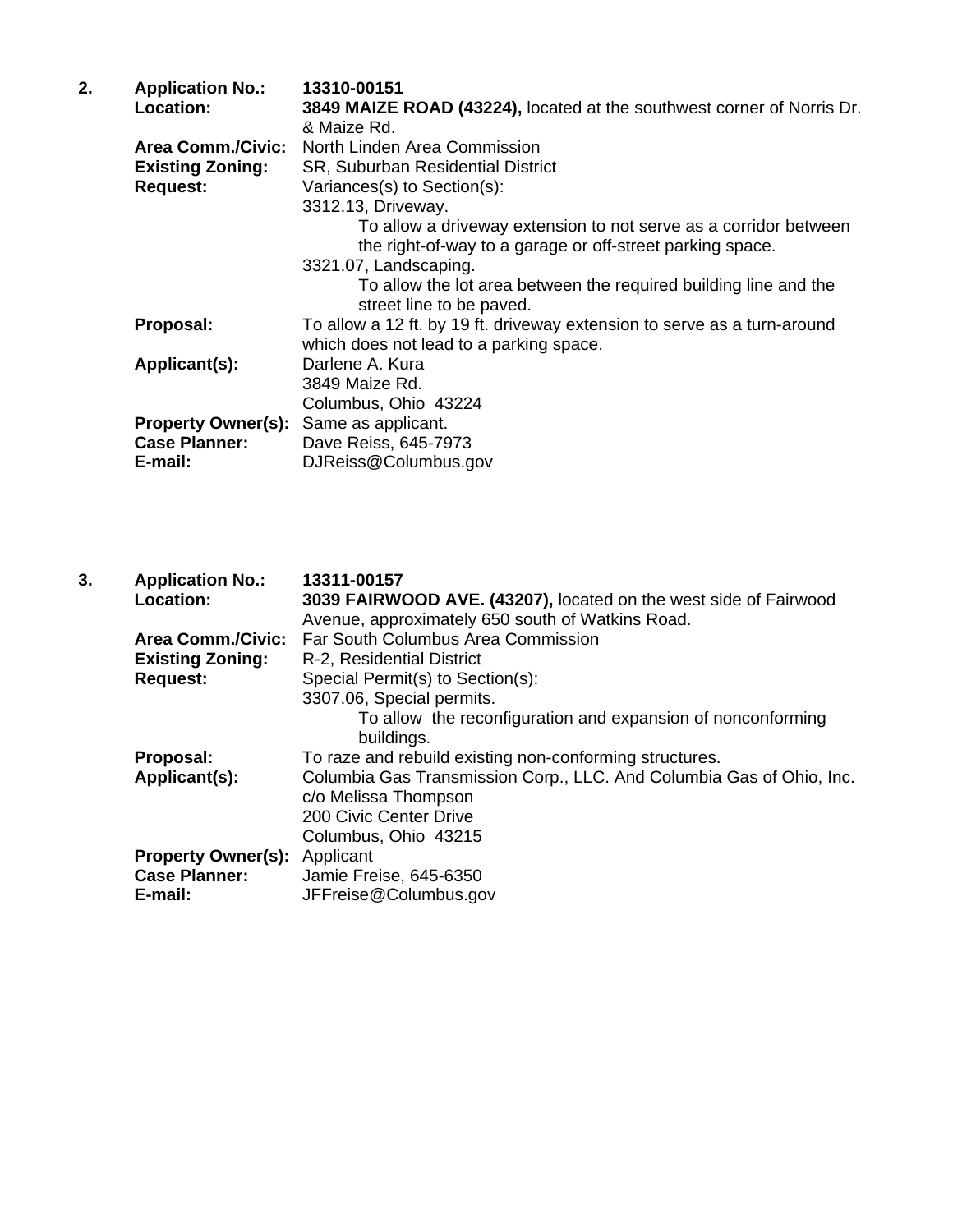| 4. | <b>Application No.:</b><br>Location: | 13311-00167<br>1000 JOYCE AVE. (43219), located at the northeast corner of Joyce |
|----|--------------------------------------|----------------------------------------------------------------------------------|
|    |                                      | Avenue and East Fifth Avenue                                                     |
|    | <b>Area Comm./Civic:</b>             | North Central Area Commission                                                    |
|    | <b>Existing Zoning:</b>              | M, Manufacturing District                                                        |
|    | <b>Request:</b>                      | Special Permit(s) to Section(s):                                                 |
|    |                                      | 3389.07, Impound lot, junk yard or salvage yard.                                 |
|    |                                      | To permit a salvage yard.                                                        |
|    |                                      | 3392.12, Prohibited location                                                     |
|    |                                      | To permit a junk/salvage yard to be located within 600 feet of                   |
|    |                                      | residentially zoned property (250 feet).                                         |
|    | Proposal:                            | To permit a salvage yard for scrap metal.                                        |
|    | Applicant(s):                        | 1000 Joyce Avenue, LLC.                                                          |
|    |                                      | 1000 Joyce Avenue                                                                |
|    |                                      | Columbus, Ohio 43219                                                             |
|    | Property Owner(s): Fengwei Weaver    | POSTPONED                                                                        |
|    |                                      | 1000 Joyce Avenue                                                                |
|    |                                      | Columbus, Ohio 43219                                                             |
|    | <b>Case Planner:</b><br>E-mail:      | Jamie Freise, 645-6350<br>JFFreise@Columbus.gov                                  |

| 5. | <b>Application No.:</b>   | 13310-00171                                                          |
|----|---------------------------|----------------------------------------------------------------------|
|    | <b>Location:</b>          | 4583 PARKWICK DRIVE (43228), located on the west side of Parkwick    |
|    |                           | Drive, approximately 500 feet south of Teller Drive.                 |
|    | <b>Area Comm./Civic:</b>  | Greater Hilltop Area Commission.                                     |
|    | <b>Existing Zoning:</b>   | R-2, Residential District                                            |
|    | <b>Request:</b>           | Variance(s) to Section(s):                                           |
|    |                           | 3332.27, Rear yard.                                                  |
|    |                           | To reduce the total lot area deditcated to rear yard from 25% (1250) |
|    |                           | sf) to 19.5% (975 sf).                                               |
|    | Proposal:                 | To construct a covered walk-out stairway and allow an existing deck. |
|    | Applicant(s):             | Fabiola Mongui                                                       |
|    |                           | 4583 Parkwick Drive                                                  |
|    |                           | Columbus, Ohio 43228                                                 |
|    | <b>Property Owner(s):</b> | Applicant                                                            |
|    | <b>Case Planner:</b>      | Jamie Freise, 645-6350                                               |
|    | E-mail:                   | JFFreise@Columbus.gov                                                |
|    |                           |                                                                      |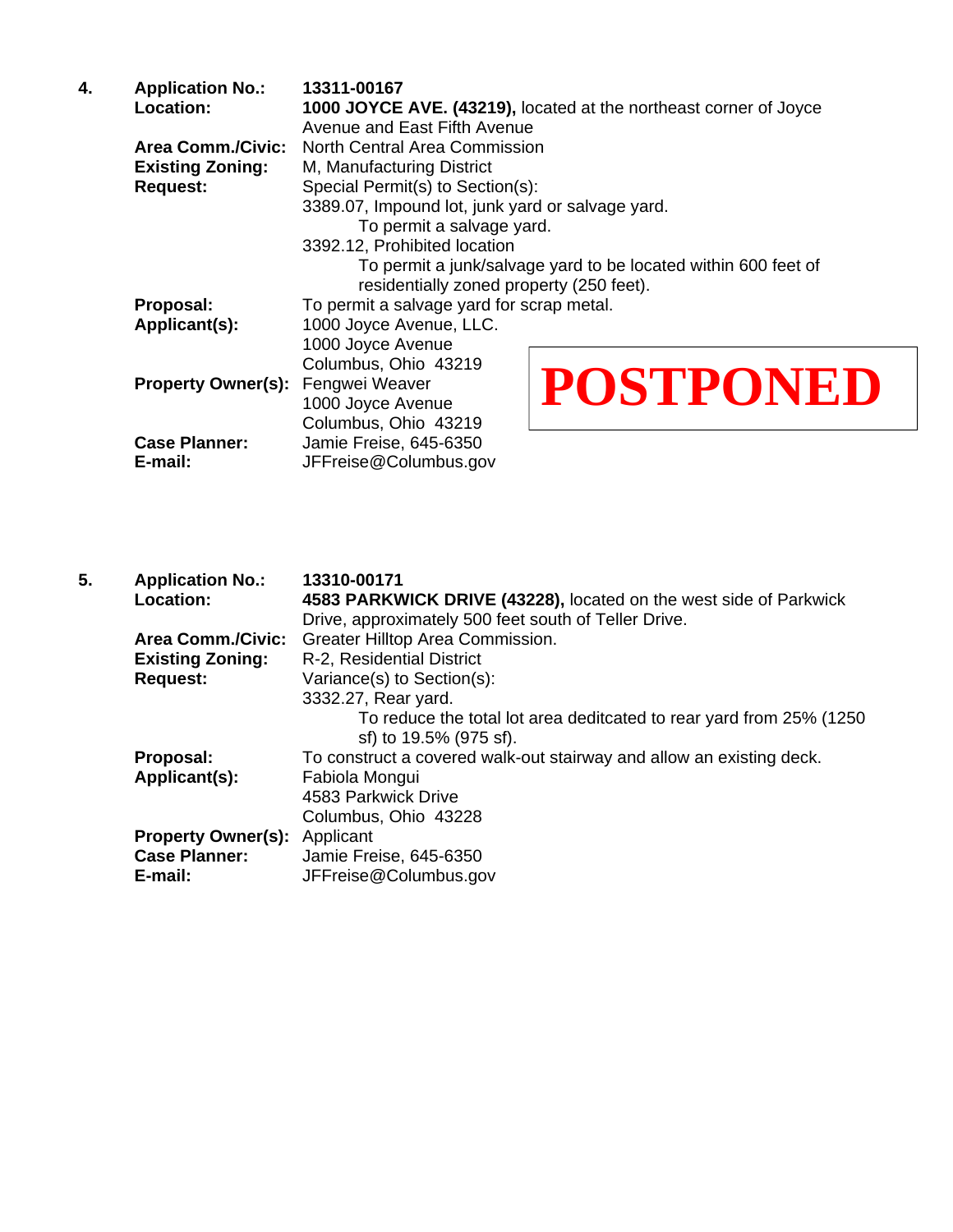|    | <b>Application No.:</b><br>Location: | 13310-00172<br>237 NORTH CHAMPION AVENUE (43203), located on the west side of                                           |
|----|--------------------------------------|-------------------------------------------------------------------------------------------------------------------------|
|    |                                      | Champion Ave., at the terminii of Hawthorne Ave. and of Phale D. Hale Dr.                                               |
|    | <b>Area Comm./Civic:</b>             | <b>Near East Area Commission</b>                                                                                        |
|    | <b>Existing Zoning:</b>              | <b>ARLD, Apartment Residential District</b>                                                                             |
|    | <b>Request:</b>                      | Variances(s) to Section(s):                                                                                             |
|    |                                      | 3333.26, Height district.                                                                                               |
|    |                                      | To increase the allowable height of a building from a maximum of                                                        |
|    |                                      | 35 ft.; to allow the overall height to be 55 ft.                                                                        |
|    |                                      | 3312.49, Minimum numbers of parking spaces required.<br>To reduce the minimimum number of parking spaces from 156 to 70 |
|    |                                      | $(86$ spaces).                                                                                                          |
|    |                                      | 3312.27, Parking setback line.                                                                                          |
|    |                                      | To reduce the minimum parking setback for a parking lot from 25 ft.                                                     |
|    |                                      | to $5$ ft.                                                                                                              |
|    |                                      | 3333.17, Building lines; definitions.                                                                                   |
|    |                                      | To reduce the minimum building setback from 30 ft. to 20 ft. along                                                      |
|    |                                      | Champion Ave. and to 23 ft. along Ohio Ave.                                                                             |
|    | Proposal:                            | To construct a multi-family apartment building.                                                                         |
|    | Applicant(s):                        | Thomas Williamson; c/o Columbus Metropolitan Housing Authority                                                          |
|    |                                      | 880 E. 11th Ave.                                                                                                        |
|    |                                      | Columbus, Ohio 43211                                                                                                    |
|    | <b>Property Owner(s):</b>            | Same as applicant.                                                                                                      |
|    | <b>Case Planner:</b>                 | Dave Reiss, 645-7973                                                                                                    |
|    | E-mail:                              | DJReiss@Columbus.gov                                                                                                    |
|    |                                      |                                                                                                                         |
| 7. | <b>Application No.:</b>              | 13310-00174                                                                                                             |
|    | Location:                            | 1067 SULLIVANT AVE. (43223), located at the southeast corner of                                                         |
|    |                                      | Sullivant Avenue and Cypress Avenue.                                                                                    |
|    |                                      | <b>Franklinton Area Commission</b>                                                                                      |
|    | <b>Area Comm./Civic:</b>             |                                                                                                                         |
|    | <b>Existing Zoning:</b>              | C-4, Commercial District                                                                                                |
|    | <b>Request:</b>                      | Variance(s) to Section(s):                                                                                              |
|    |                                      | 3312.49, Minimum numbers of parking spaces required.                                                                    |
|    |                                      | To reduce the minimum number of required parking spaces from 25                                                         |
|    |                                      | to 4.                                                                                                                   |
|    |                                      | 3312.43, Required surface for parking.                                                                                  |
|    |                                      | To allow a gravel parking lot.                                                                                          |
|    |                                      | 3321.07, Landscaping.                                                                                                   |
|    |                                      | To provide no landscaping along the lot area between a required                                                         |
|    |                                      | building line and a street line.                                                                                        |
|    | Proposal:                            | To convert a non-conforming residential building to a mixed use                                                         |
|    |                                      | residential/office building.                                                                                            |
|    | Applicant(s):                        | SPGB Architects, LLC, c/o Michelle Schumaker                                                                            |
|    |                                      | 4333 Tuller Road Ste. B                                                                                                 |
|    |                                      | Dublin, Ohio 43017                                                                                                      |
|    | <b>Property Owner(s):</b>            | <b>Lower Lights Ministries</b>                                                                                          |
|    |                                      | 1066 Bellows Avenue                                                                                                     |
|    |                                      | Columbus, Ohio 43223                                                                                                    |
|    | <b>Case Planner:</b><br>E-mail:      | Jamie Freise, 645-6350<br>JFFreise@Columbus.gov                                                                         |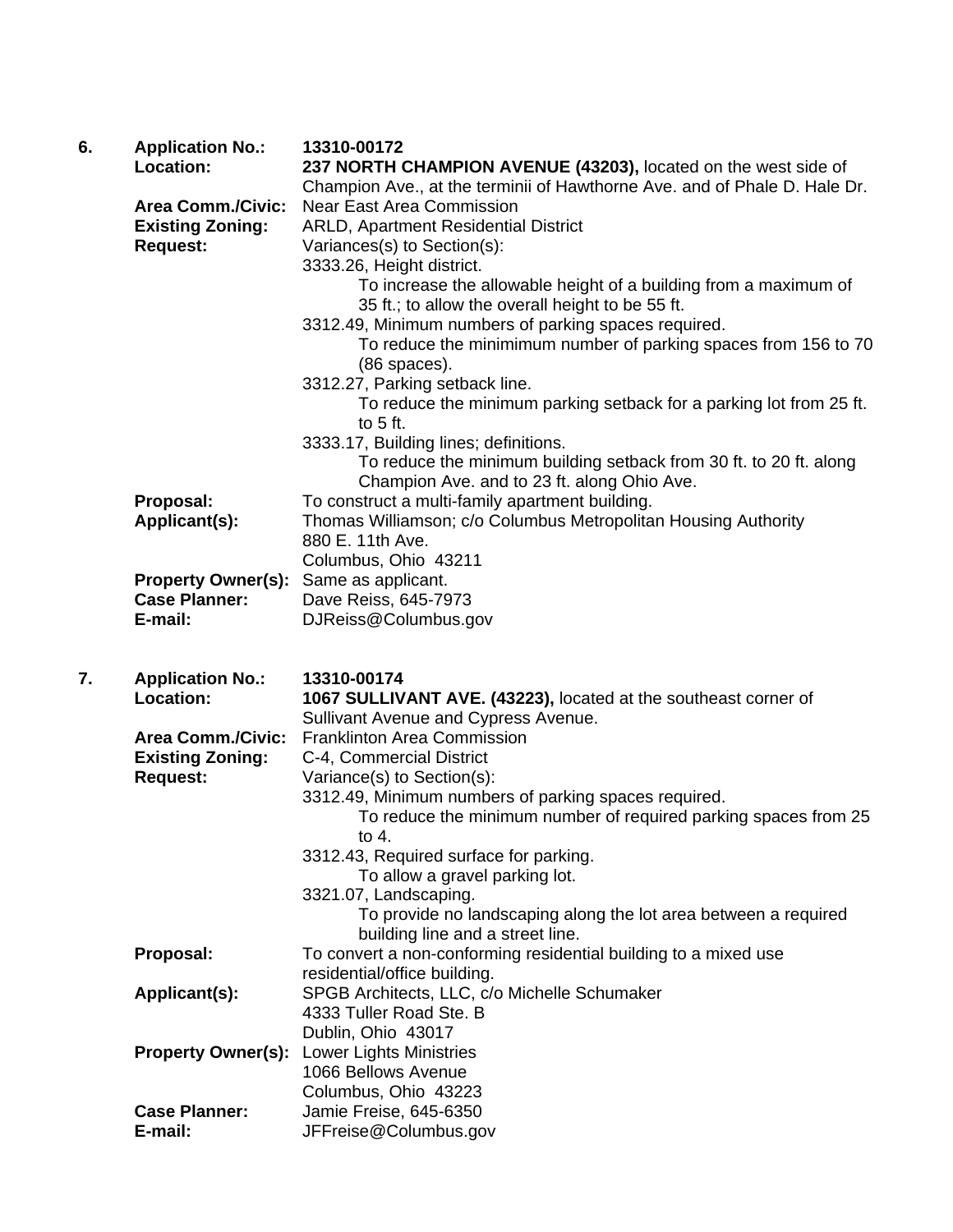| 8. | <b>Application No.:</b>   | 13310-00177                                                                                         |
|----|---------------------------|-----------------------------------------------------------------------------------------------------|
|    | Location:                 | 2572 SULLIVANT AVENUE (43204), located at the northwest corner of S.                                |
|    |                           | Richardson Ave. and Sullivant Ave.                                                                  |
|    | <b>Area Comm./Civic:</b>  | <b>Greater Hilltop Area Commission</b>                                                              |
|    | <b>Existing Zoning:</b>   | C-4, Commercial District                                                                            |
|    | <b>Request:</b>           | Variance(s) to Section(s):                                                                          |
|    |                           | 3312.49, Minimum numbers of parking spaces required.                                                |
|    |                           | To reduce the required number of additional parking spaces from                                     |
|    |                           | 24 to 0. (6 parking spaces are provided.)                                                           |
|    |                           | 3312.27, Parking setback line.                                                                      |
|    |                           | To reduce the minimum parking setback from 10 ft. to 0 ft.                                          |
|    | Proposal:                 | To convert offices and retail space into a church sanctuary and associated<br>accessory facilities. |
|    | Applicant(s):             | Ohio Valley District of the Christian & Missionary Alliance; c/o Rev. Jeffrey                       |
|    |                           | L. Rowe                                                                                             |
|    |                           | 663 S. Burgess Ave.                                                                                 |
|    |                           | Columbus, Ohio 43204                                                                                |
|    | <b>Property Owner(s):</b> | Same as applicant.                                                                                  |
|    | <b>Case Planner:</b>      | Dave Reiss, 645-7973                                                                                |
|    | E-mail:                   | DJReiss@Columbus.gov                                                                                |
|    |                           |                                                                                                     |

| 2120 COURTRIGHT ROAD (43232), located on the east side of Courtright<br>Location:<br>Rd., approximately 650 ft. south of Groves Rd. |  |
|-------------------------------------------------------------------------------------------------------------------------------------|--|
|                                                                                                                                     |  |
|                                                                                                                                     |  |
| <b>Area Comm./Civic:</b><br><b>Southeast Community Coalition</b>                                                                    |  |
| <b>Existing Zoning:</b><br>M-1, Manufacturing District                                                                              |  |
| Variance(s) to Section(s):<br><b>Request:</b>                                                                                       |  |
| 3365.21, Height and area regulations.                                                                                               |  |
| To reduce the required building setback from 125 ft. to 100 ft.                                                                     |  |
| Proposal:<br>To construct a storage building.                                                                                       |  |
| Applicant(s):<br>Stack Buildings; c/o Mark Stack                                                                                    |  |
| 6600 Blacklick-Eastern Rd.                                                                                                          |  |
| Pickerington, Ohio 43147                                                                                                            |  |
| <b>Property Owner(s):</b><br>Samuel T. Wright, Jr.                                                                                  |  |
| 3705 Petzinger Rd.                                                                                                                  |  |
| Columbus, Ohio 43232                                                                                                                |  |
| <b>Case Planner:</b><br>Dave Reiss, 645-7973                                                                                        |  |
| DJReiss@Columbus.gov<br>E-mail:                                                                                                     |  |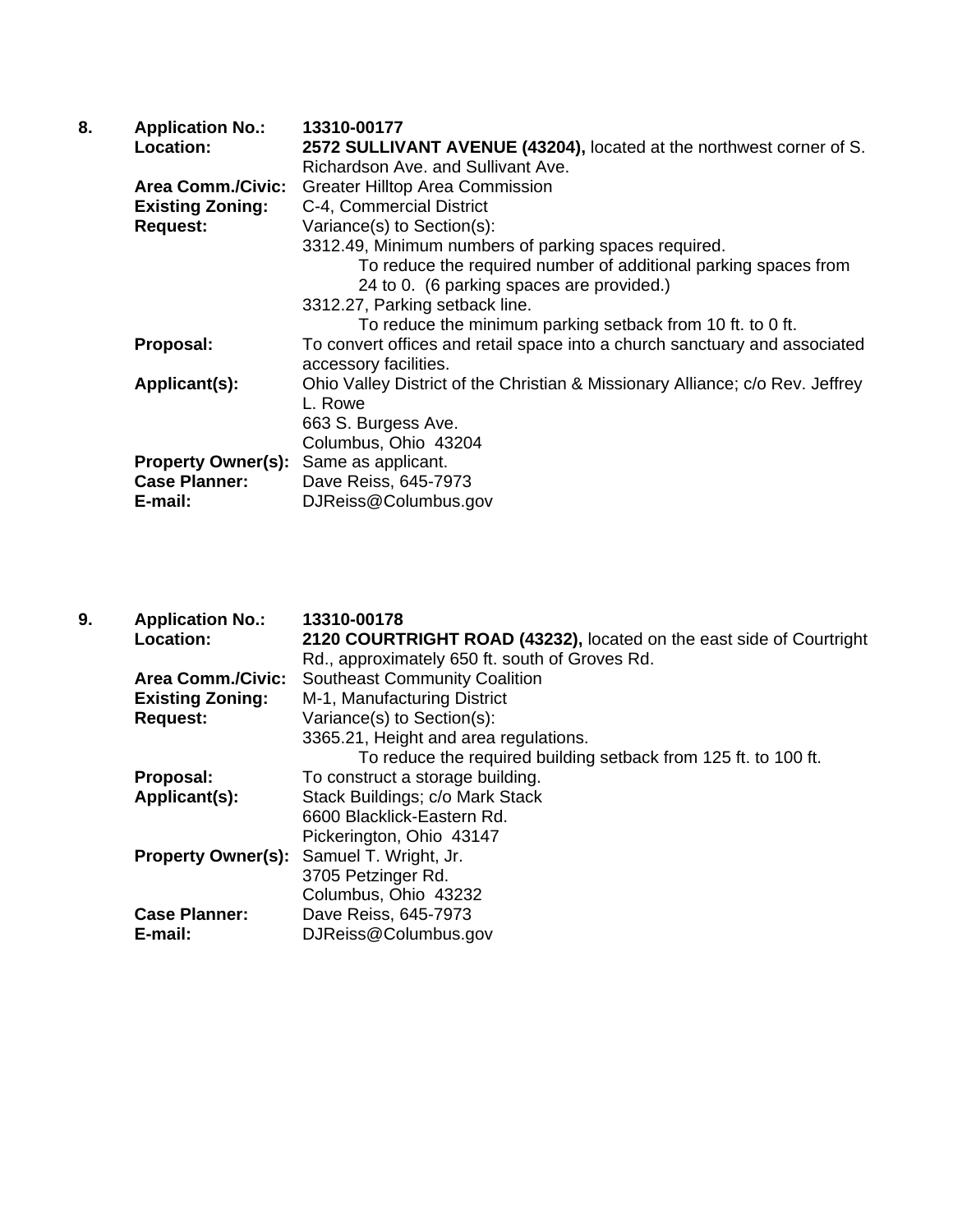| <b>Application No.:</b>   | 13311-00179                                                            |
|---------------------------|------------------------------------------------------------------------|
| Location:                 | 3540 EAST 5TH AVENUE (43219), located at the northwest corner of       |
|                           | James Rd. & E. 5th Ave.                                                |
| <b>Area Comm./Civic:</b>  | None                                                                   |
| <b>Existing Zoning:</b>   | M, Manufacturing District                                              |
| <b>Request:</b>           | Special Permit(s) to Section(s):                                       |
|                           | 3389.07, Impound lot, junk yard or salvage yard.                       |
|                           | To establish an auto and scrap metal salvage facility.                 |
| Proposal:                 | To establish a vehicle collection and transfer station (salvage yard). |
| Applicant(s):             | Columbus Auto Shredding, Inc.; c/o Edward T. McClellan                 |
|                           | 880 Mendes Ct.                                                         |
|                           | Columbus, Ohio 43235                                                   |
| <b>Property Owner(s):</b> | Lab Abstract Publishing Company; c/o Joseph M. Patchen; Patchen &      |
|                           | Murphy, L.L.P.                                                         |
|                           | 336 E. Broad St.                                                       |
|                           | Columbus, Ohio 43215                                                   |
| <b>Case Planner:</b>      | Dave Reiss, 645-7973                                                   |
| E-mail:                   | DJReiss@Columbus.gov                                                   |
|                           |                                                                        |

| 11. | <b>Application No.:</b>  | 13310-00181                                                                        |
|-----|--------------------------|------------------------------------------------------------------------------------|
|     | <b>Location:</b>         | 5305 WARNER ROAD (43081), located on the south side of Warner Road                 |
|     |                          | at the terminus of Ashford Ridge Road.                                             |
|     | <b>Area Comm./Civic:</b> | Rocky Fork Implementaion Board                                                     |
|     | <b>Existing Zoning:</b>  | LAR-12, Limited Apartment Residential District                                     |
|     | <b>Request:</b>          | Variance(s) to Section(s):                                                         |
|     |                          | 3333.255, Perimeter yard.                                                          |
|     |                          | To reduce the south perimeter yard from 19 feet to 5 feet.                         |
|     | Proposal:                | To construct 3 additional dwelling units.                                          |
|     | Applicant(s):            | Donald W. Kelley and Associates, Inc. c/o Donald Plank, Plank Law Firm.            |
|     |                          | 145 East Rich Street, FL 3                                                         |
|     |                          | Columbus, Ohio 43215                                                               |
|     |                          | <b>Property Owner(s):</b> Glen at Rocky Fork, LLC, c/o Donald Plank Plank Law Firm |
|     |                          | 145 East Rich Street, FL 3                                                         |
|     |                          | Columbus, Ohio 43215                                                               |
|     | <b>Case Planner:</b>     | Jamie Freise, 645-6350                                                             |
|     | E-mail:                  | JFFreise@Columbus.gov                                                              |
|     |                          |                                                                                    |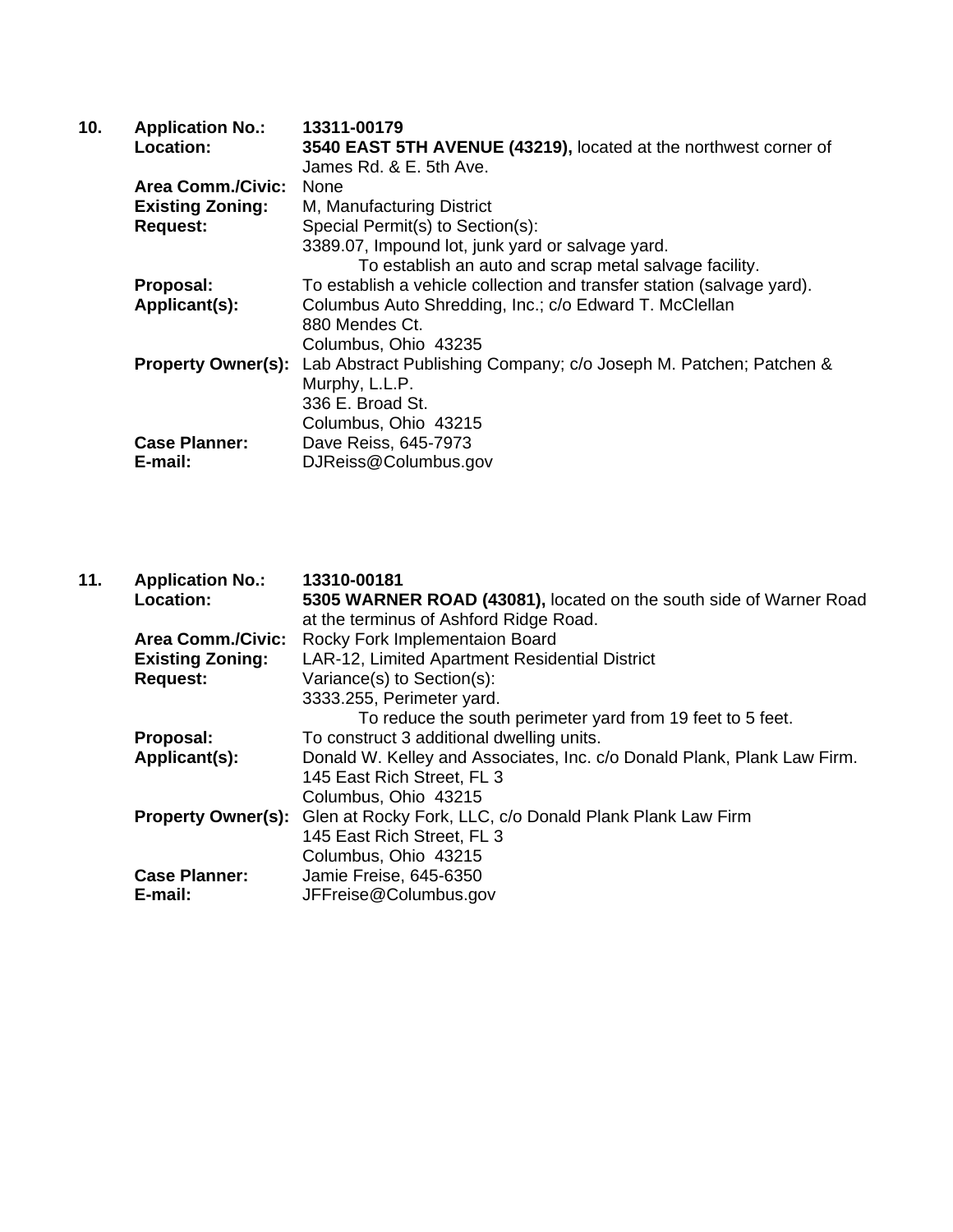| 12. | <b>Application No.:</b><br>Location: | 13310-00182<br>2396 FARMERS DRIVE (43235), located at the northeast corner of<br>Farmers Drive and Skyline Drive East. |
|-----|--------------------------------------|------------------------------------------------------------------------------------------------------------------------|
|     | <b>Area Comm./Civic:</b>             | <b>Far Northwest Coalition</b>                                                                                         |
|     | <b>Existing Zoning:</b>              | C-2, Commercial District                                                                                               |
|     | <b>Request:</b>                      | Variance(s) to Section(s):                                                                                             |
|     |                                      | 3312.49, Minimum numbers of parking spaces required.                                                                   |
|     |                                      | To increase the maximum number of parking spaces from 990 to<br>1,100 (110).                                           |
|     | Proposal:                            | To add 167 parking spaces to an existing parking lot.                                                                  |
|     | Applicant(s):                        | AIF Holding Co., c/o Donald Plank, Plank Law Firm.                                                                     |
|     |                                      | 145 East Rich Street, FL 3                                                                                             |
|     |                                      | Columbus, Ohio 43215                                                                                                   |
|     | <b>Property Owner(s):</b> Applicant  |                                                                                                                        |
|     | <b>Case Planner:</b>                 | Jamie Freise, 645-6350                                                                                                 |
|     | E-mail:                              | JFFreise@Columbus.gov                                                                                                  |
|     |                                      |                                                                                                                        |
| 13. | <b>Application No.:</b>              | 13310-00183                                                                                                            |
|     | <b>Location:</b>                     | 550 SOUTH HIGH STREET (43215), located at the southeast corner of E.                                                   |
|     |                                      | Hoster St. & S. High St.                                                                                               |
|     | <b>Area Comm./Civic:</b>             | <b>Brewery District Commission</b>                                                                                     |
|     | <b>Existing Zoning:</b>              | C-4, Commercial District                                                                                               |
|     | <b>Request:</b>                      | Variances(s) to Section(s):                                                                                            |
|     |                                      | 3312.49, Minimum numbers of parking spaces required.                                                                   |
|     |                                      | To reduce the minimum number of additional parking spaces from                                                         |
|     |                                      | 10 to 0. (36 spaces are provided.)                                                                                     |
|     |                                      | 3312.53, Minimum number of loading spaces required.<br>To reduce the minimum number of loading spaces from 1 to 0.     |
|     |                                      | 3372.605 B., Building design standards.                                                                                |
|     |                                      | To allow an existing building with a width of 27 ft. to not meet the                                                   |
|     |                                      | minimum width requirement for the principal building to be a                                                           |
|     |                                      | minimum of 60% of the width of the lot.                                                                                |
|     |                                      | 3372.605 D., Building design standards.                                                                                |
|     |                                      | To allow the existing primary building frontage to maintain 44% of                                                     |
|     |                                      | the primary building frontage, from 2 ft. and 10 ft. above grade, to                                                   |
|     |                                      | be clear, non-tinted window glass instead of 60%.                                                                      |
|     | Proposal:                            | To establish a catering business.                                                                                      |
|     | Applicant(s):                        | Two Caterers; c/o Donald Plank; Plank Law Firm                                                                         |
|     |                                      | 145 E. Rich St., 3rd Floor                                                                                             |
|     |                                      | Columbus, Ohio 43215                                                                                                   |
|     | <b>Property Owner(s):</b>            | Murphy Company; c/o Richard J. Murphy                                                                                  |
|     |                                      | 455 W. Broad St.                                                                                                       |
|     | <b>Case Planner:</b>                 | Columbus, Ohio 43215<br>Dave Reiss, 645-7973                                                                           |
|     | E-mail:                              | DJReiss@Columbus.gov                                                                                                   |
|     |                                      |                                                                                                                        |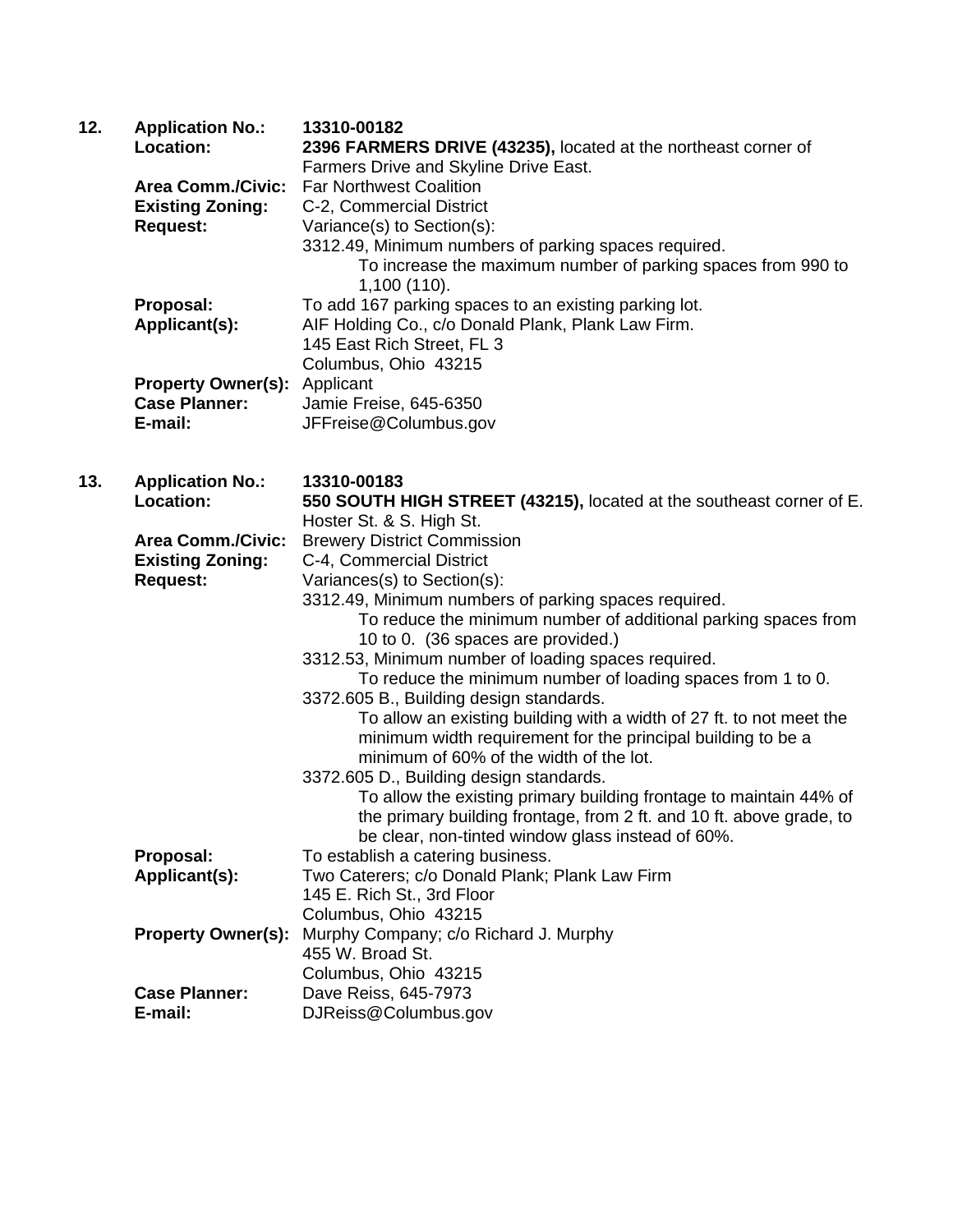| 14. | <b>Application No.:</b>   | 13310-00184                                                            |
|-----|---------------------------|------------------------------------------------------------------------|
|     | Location:                 | 3132 NORTH HIGH STREET (43202), located at the northeast corner of E.  |
|     |                           | California Ave. & N. High St.                                          |
|     | <b>Area Comm./Civic:</b>  | <b>Clintonville Area Commission</b>                                    |
|     | <b>Existing Zoning:</b>   | C-4, Commercial District                                               |
|     | <b>Request:</b>           | Variance(s) to Section(s):                                             |
|     |                           | 3372.604, Setback requirements.                                        |
|     |                           | To allow a portion of the parking lot to be located at the side of the |
|     |                           | principal building where access to the property is possible from a     |
|     |                           | public alley.                                                          |
|     |                           | 3312.49, Minimum numbers of parking spaces required.                   |
|     |                           | To reduce the minimum number of parking spaces from 38 to 34.          |
|     | Proposal:                 | To construct a commercial building.                                    |
|     | Applicant(s):             | Nelson Yoder, Crawford-Hoying Development Partners; c/o Rick Sicker;   |
|     |                           | R.A.S. Civil Engineering, L.L.C.                                       |
|     |                           | 4254 Tuller Rd.                                                        |
|     |                           | Dublin, Ohio 43017                                                     |
|     | <b>Property Owner(s):</b> | Guilford Properties, L.L.C.                                            |
|     |                           | 2988 N. High St.                                                       |
|     |                           | Columbus, Ohio 43202                                                   |
|     | <b>Case Planner:</b>      | Dave Reiss, 645-7973                                                   |
|     | E-mail:                   | DJReiss@Columbus.gov                                                   |
|     |                           |                                                                        |

| 15. | <b>Application No.:</b>   | 13310-00188                                                             |
|-----|---------------------------|-------------------------------------------------------------------------|
|     | Location:                 | 796 CITY PARK AVENUE (43206), located on the west side of City Park     |
|     |                           | Ave., approximately 94 ft. north of E. Kossuth St.                      |
|     | <b>Area Comm./Civic:</b>  | <b>German Village Commision</b>                                         |
|     | <b>Existing Zoning:</b>   | R-2F, Residential District                                              |
|     | <b>Request:</b>           | Variances(s) to Section(s):                                             |
|     |                           | 3332.25, Maximum side yard required.                                    |
|     |                           | To reduce the sum of the width of the maximum side yard from 20%        |
|     |                           | of the width of the lot to a maximum of 16 ft. to 4.16% of the width    |
|     |                           | of the lot; 1 ft. 4 in. on the north side; 0 ft. on the south side.     |
|     |                           | 3332.26, Minimum side yard permitted.                                   |
|     |                           | To reduce the minimum side yard on the north from 3 ft. to 1 ft. 4 in.  |
|     |                           | along the north lot line and to 0 ft. on the south lot line.            |
|     |                           | 3321.05, Vision clearance.                                              |
|     |                           | To reduce the vision clearance from a 10 ft. clear vision triangle to a |
|     |                           | 0 ft. clear vision triangle for a driveway to a street.                 |
|     | Proposal:                 | To establish an off-street parking space for a single-family residence. |
|     | Applicant(s):             | Minh (Kevin) Nguyen                                                     |
|     |                           | 796 City Park Ave.                                                      |
|     |                           | Columbus, Ohio 43206                                                    |
|     | <b>Property Owner(s):</b> | Same as applicant.                                                      |
|     | <b>Case Planner:</b>      | Dave Reiss, 645-7973                                                    |
|     | E-mail:                   | DJReiss@Columbus.gov                                                    |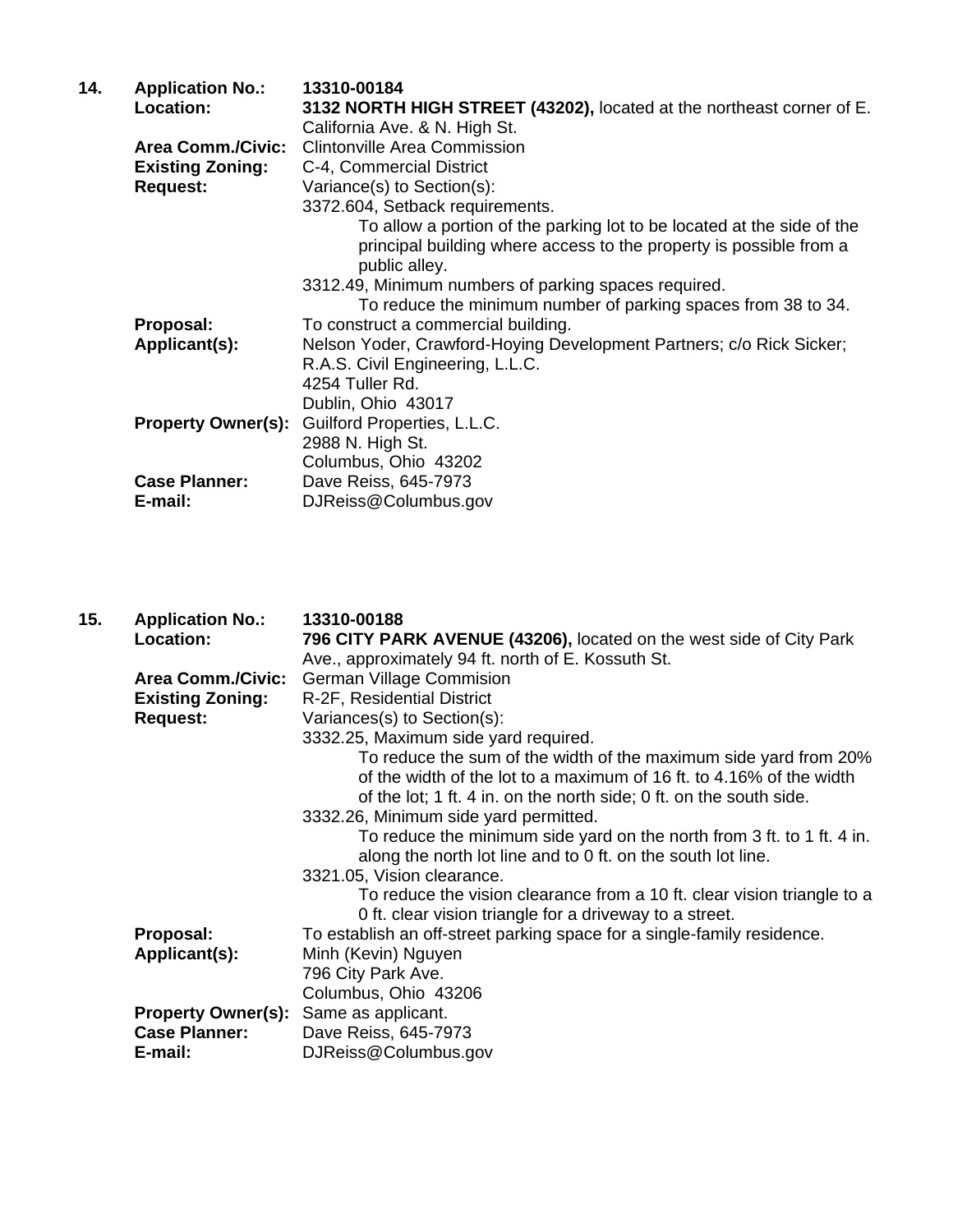| 231 NORTH 21ST STREET (43203), located on the west side of N. 21st     |
|------------------------------------------------------------------------|
|                                                                        |
|                                                                        |
|                                                                        |
|                                                                        |
|                                                                        |
| To allow a dwelling and detached garage to occupy greater than         |
| 50% of the lot area; to allow the buildings to occupy 53.8% of the lot |
|                                                                        |
|                                                                        |
|                                                                        |
|                                                                        |
|                                                                        |
|                                                                        |
|                                                                        |
|                                                                        |
|                                                                        |

| 17. | <b>Application No.:</b>   | 13310-00191                                                           |
|-----|---------------------------|-----------------------------------------------------------------------|
|     | <b>Location:</b>          | 937-949 WEST THIRD AVENUE (43212), located at the southeast corner    |
|     |                           | of West Third Ave, and Dover Ave.                                     |
|     | <b>Area Comm./Civic:</b>  | 5th by Northwest Area Commission                                      |
|     | <b>Existing Zoning:</b>   | M, Manufacturing District                                             |
|     | <b>Request:</b>           | Variance(s) to Section(s):                                            |
|     |                           | 3312.49, Minimum numbers of parking spaces required.                  |
|     |                           | To reduce the minimum number of required parking spaces from          |
|     |                           | 159 to 0.                                                             |
|     | Proposal:                 | To convert 9,800 sq.ft of existing commercial space to restaurant and |
|     |                           | construct an 1,800 sq.ft patio.                                       |
|     | Applicant(s):             | James R. Rishel                                                       |
|     |                           | 300 E. Broad Street, Ste. 450                                         |
|     |                           | Columbus, Ohio 43215                                                  |
|     | <b>Property Owner(s):</b> | <b>CER Real Estate Investments, LLC</b>                               |
|     |                           | 580 North Fourth Street, Ste 120                                      |
|     |                           | Columbus, Ohio 43215                                                  |
|     | <b>Case Planner:</b>      | Jamie Freise, 645-6350                                                |
|     | E-mail:                   | JFFreise@Columbus.gov                                                 |
|     |                           |                                                                       |